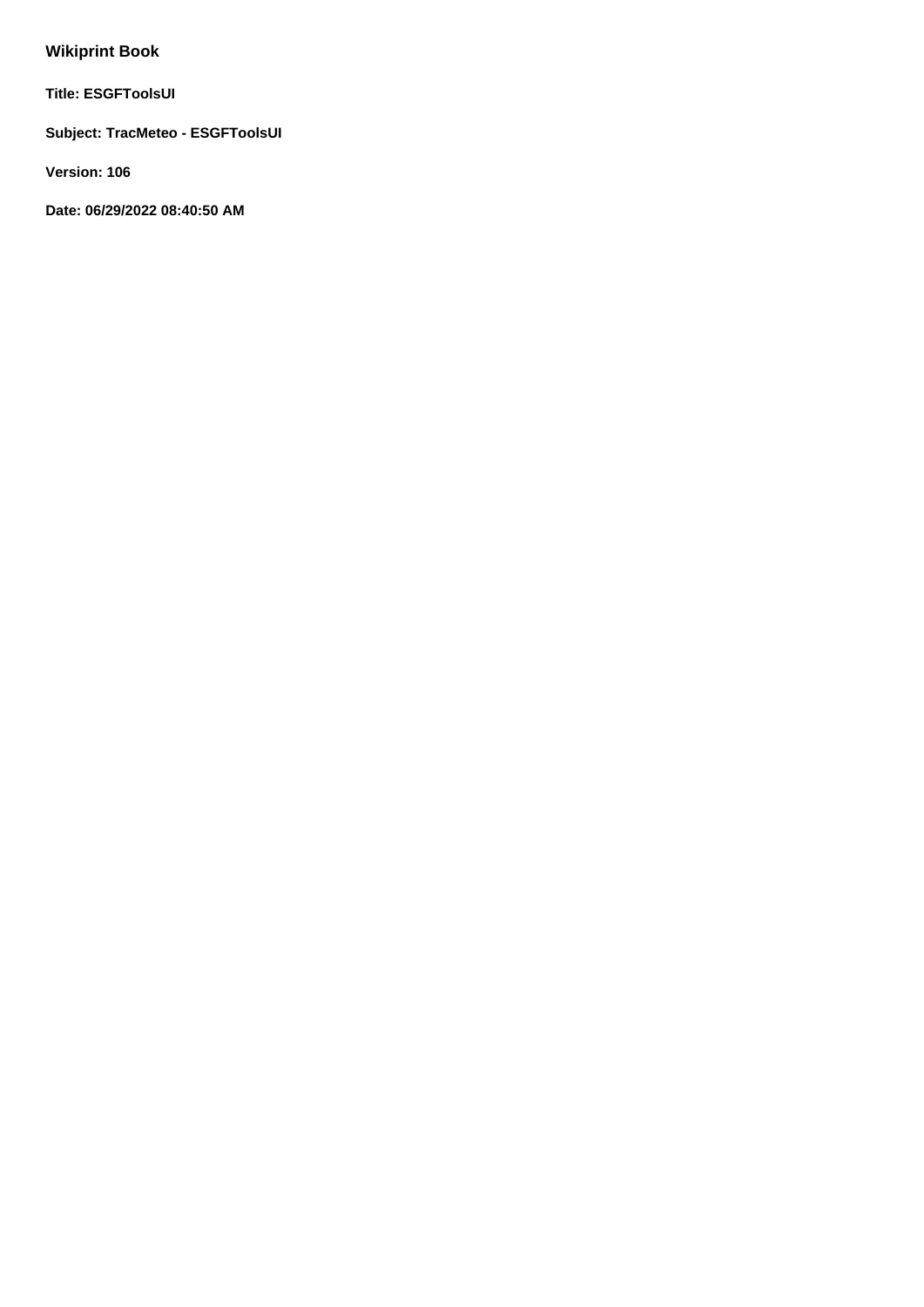# **Table of Contents**

| What is ESGF Tools UI?                                                 | 3  |
|------------------------------------------------------------------------|----|
| Getting started                                                        | 3  |
| Pre-requisites                                                         | 3  |
| Installation                                                           | 3  |
| Search of ESGF Climate Data                                            | 3  |
| Selecting a index node                                                 |    |
| Selecting search parameters                                            |    |
| Selecting search parameters: Tree of parameters                        |    |
| Selecting search parameters: drop-down list of parameters              |    |
| Selecting search parameters: configured parameters                     | 6  |
| Using free text search                                                 | 6  |
| Save a search                                                          |    |
| Select a saved search                                                  | 7  |
| Reset search panel                                                     | 7  |
| Metadata Harvesting of ESGF Datasets of a search                       | 7  |
| What is a ESGF Dataset?                                                | 8  |
| Search Harvesting Panel                                                | 8  |
| Exploring search harvesting                                            | 9  |
| Exploring search harvesting: Harvesting view                           | 10 |
| Exploring search harvesting : Open metadata                            | 11 |
| Exploring search harvesting : Download Dataset - File selection window | 11 |
| <b>Export to Metalink</b>                                              | 12 |
| Download a Search                                                      | 12 |
| Download of ESGF Datasets                                              | 14 |
| ESGF Login: Obtaining credentials with ESGF Account                    | 15 |
|                                                                        |    |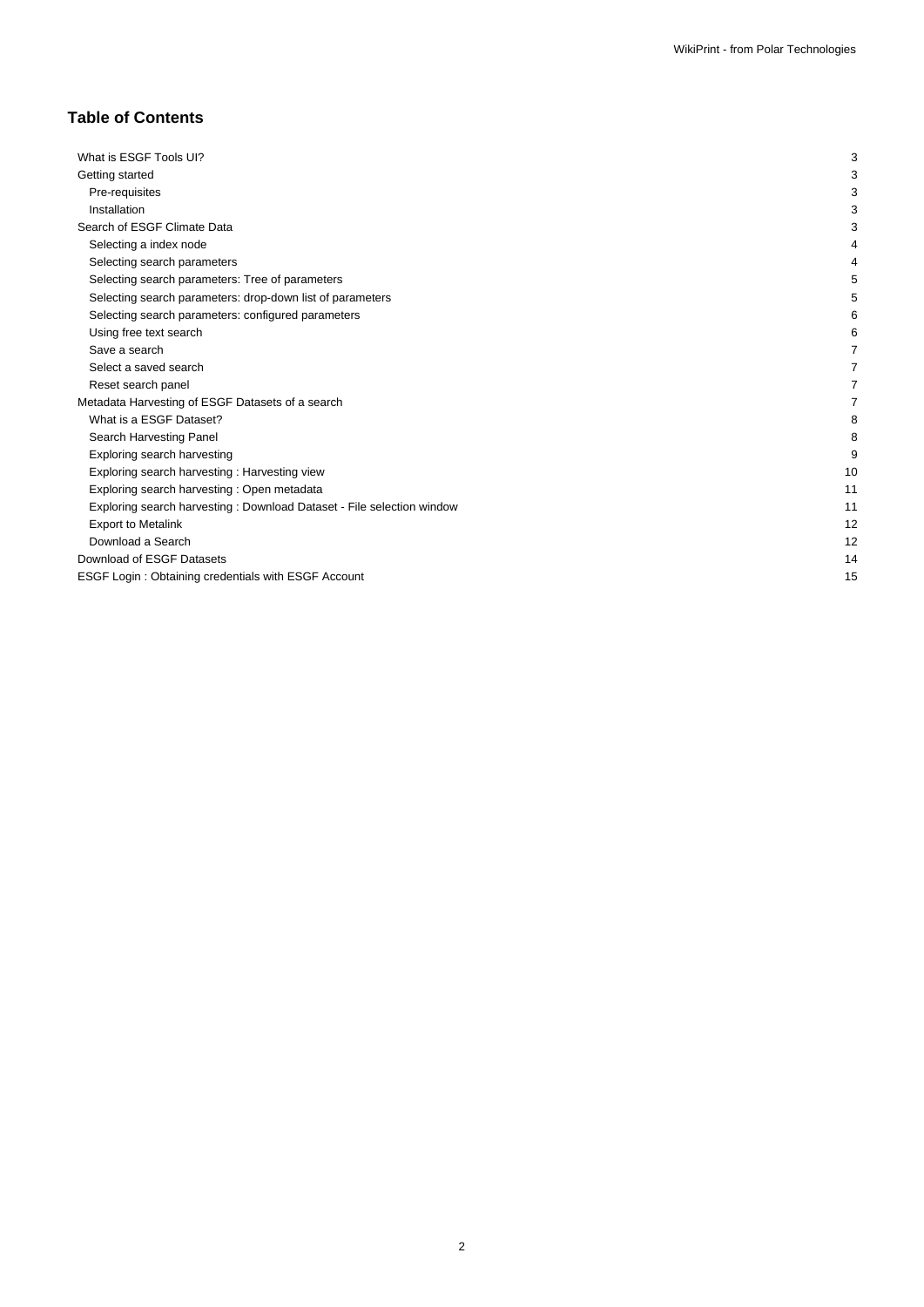# **What is ESGF Tools UI?**

A tool that is integrated in [?ToolsUI NetCDF Java](http://www.unidata.ucar.edu/downloads/netcdf/index.jsp) for including a desktop client for [?ESGF services](https://github.com/ESGF/esgf.github.io/wiki), with features like search of data along multiple nodes, download manager and metadata aggregation for allowing a full exploration through dataset services.

The added functionality in ToolsUI NetCDF is in ESGF tab. This tab contains 4 sub-tabs, each one with an specific functionality.

10

### **Getting started**

#### **Pre-requisites**

JDK from Sun / Oracle (1.5 - newer) or OpenJDK 6

OpenJDK 7 is not supported

#### **Installation**

- 1. Download the zip in **ESGFToolsUI-0.4.1.zip**
- 2. Unzip it
- 3. Go to unzipped directory
	- In Windows:
		- Open ESGFToolsUI.jar
	- In Linux
		- In sell:

java -jar ESGFToolsUI.jar

# **Search of ESGF Climate Data**

A search in ESGF returns the records that matching the search constraints after querying to an index node. The ESGF search service is always served by a index node and this node is able to do local and distributed searches. In this tool, the distributed capabilities of the ESGF are used so any selected index node will be used to query all nodes in the ESGF system.

The search panel of ESGF climate data is in the "Search" sub-tab (be patient, the panel takes to load). The search constraints are defined by parameter configuration in the panel or by introduction of a free-text search query. The result are the number of records finding in the federation that satisfy the constraints of search (in panel in bottom right area). Record is the physical replica of a climate dataset that are stored on a data node.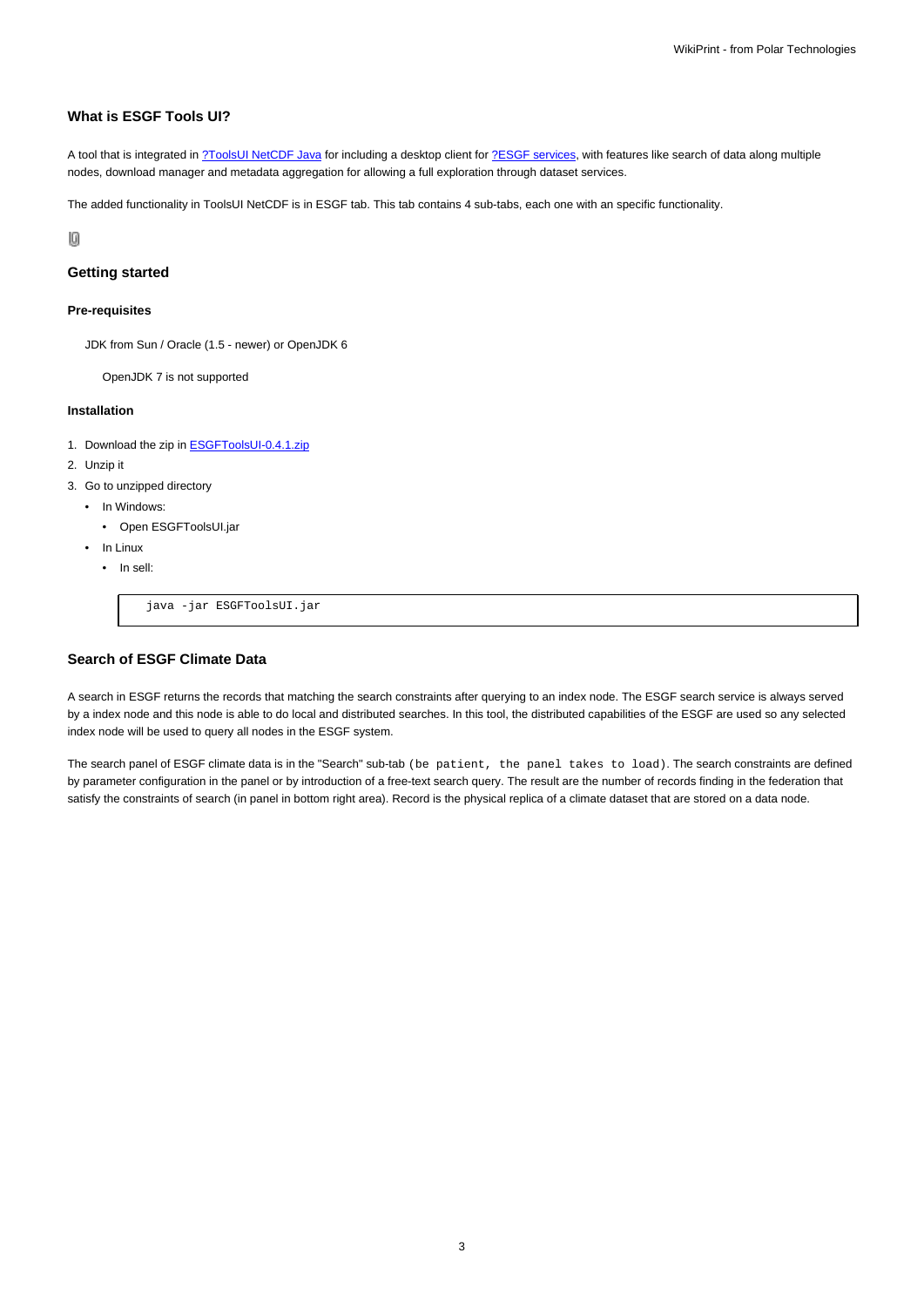| CoordSys<br>FeatureTypes<br>Writer<br><b>NCDump</b><br><b>THREDDS</b><br><b>GeoTiff</b><br><b>Units</b><br><b>Viewer</b><br>losp<br><b>Fmrc</b>                                                                                                                                              | <b>NCML</b> | <b>URLdump</b>                       | <b>ESGF</b>              |
|----------------------------------------------------------------------------------------------------------------------------------------------------------------------------------------------------------------------------------------------------------------------------------------------|-------------|--------------------------------------|--------------------------|
| <b>Search Harvesting</b><br><b>Downloads</b><br>Search<br>Login                                                                                                                                                                                                                              |             |                                      |                          |
| esgf-index1.ceda.ac.uk<br>$\blacktriangleright$ Free text:                                                                                                                                                                                                                                   | Edit        | << New search >>                     | $\overline{\phantom{a}}$ |
| $\blacktriangle$   9<br>Experiment(6)<br>ò.<br>esmHistorical(14)<br>historical(372)<br>historicalExt(34)<br>historicalGHG(35)<br>historicalMisc(124)<br>historicalNat(35)<br>Model(33)<br>۰<br>Time frequency(1)<br>۰<br>Ensemble(43)<br>۰<br>٠<br><b>Add Parameters</b><br>$\blacktriangle$ |             |                                      | ▼                        |
| Configured parameters:                                                                                                                                                                                                                                                                       |             |                                      |                          |
| Project : [CMIP5]<br>Time frequency : [6hr]                                                                                                                                                                                                                                                  |             | Number of records: 614               |                          |
| <b>Experiment family : [Historical]</b>                                                                                                                                                                                                                                                      |             | Save Search As<br><b>Save Search</b> |                          |
| <b>Remove all</b><br>Remove                                                                                                                                                                                                                                                                  |             |                                      |                          |

# **Selecting a index node**

| <b>Search</b>     | <b>Search Harvesting</b> | Dow      |
|-------------------|--------------------------|----------|
|                   | esgf-index1.ceda.ac.uk   | Free te: |
|                   | esgf-index1.ceda.ac.uk   |          |
| pcmdi9.llnl.gov   |                          |          |
|                   | esgdata.gfdl.noaa.gov    |          |
| esgf-node.ipsl.fr |                          |          |
| dev.esg.anl.gov   |                          |          |
| esg.bnu.edu.cn    |                          |          |
| adm07.cmcc.it     |                          |          |
| euclipse1.dkrz.de |                          |          |
| Institute(20)     |                          |          |

The searches are executed in a index node of the federation. Each node have different

processing times for the response. For this reason, the user is allowed to select the index node where prefers send the search petition. The index node may be configured in the top left drop-down list. After selected a new index node the search panel is updated.

# **Selecting search parameters**

The search parameters can be configured on the panel in two ways:

- By values selection in tree of parameters double click
- By parameter selection in drop-down list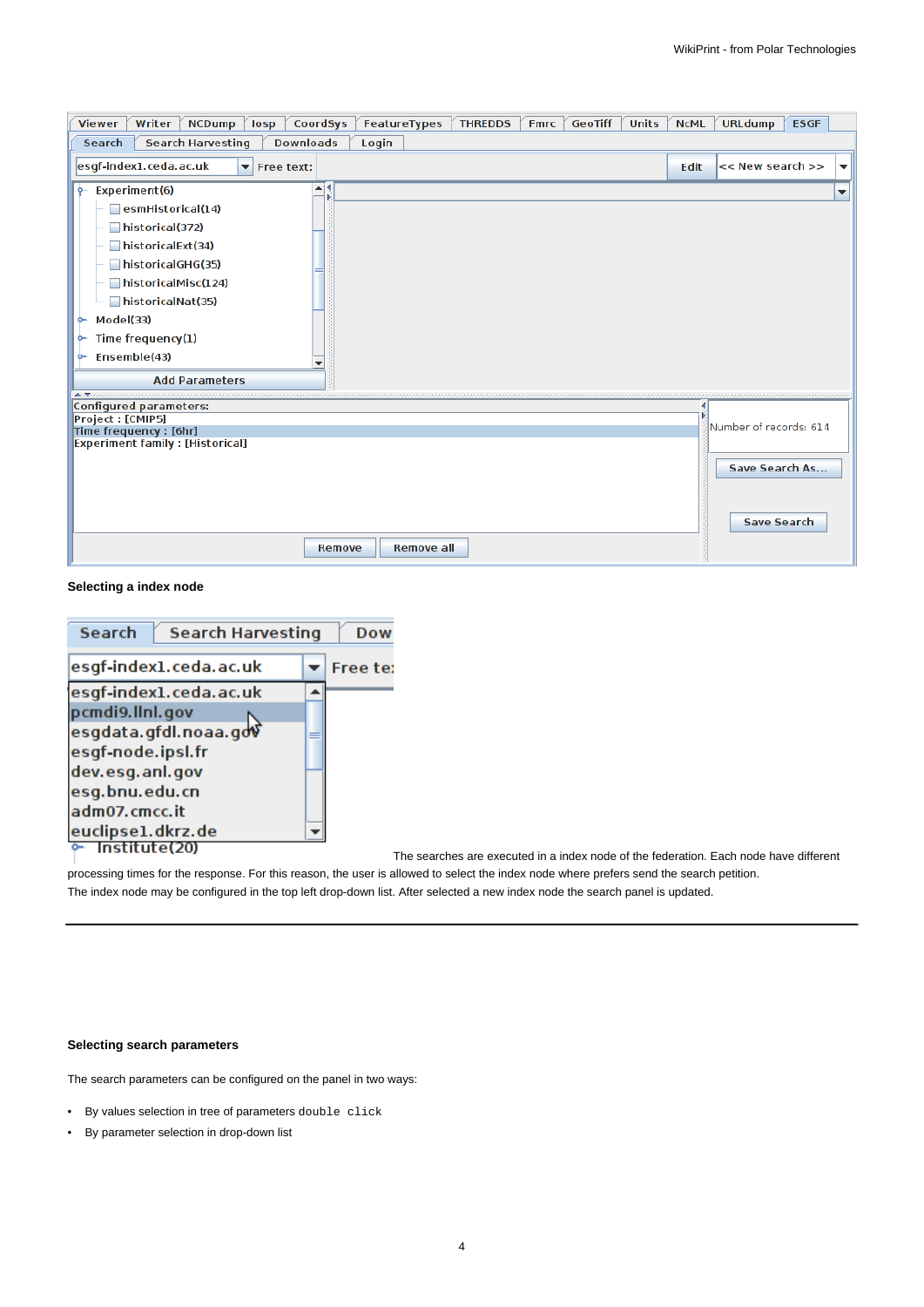

#### **Selecting search parameters: Tree of parameters**

The tree of parameters shows the parameters with bounded values which are defined by the federation. In the first level is the name of the parameter and the number of its bounded values. In the second level are the parameter values, each one with the count of records that satisfy the previous configured constraints (restrictions that are listed in the "configured parameters" section) + the new constraint (parameter-value).

For each parameter can be selected more than one value doing double click in the checkbox. Finally, for adding the selected values on the tree in the search constraints you must click on "Add parameters" button. All values selected in a parameter are linked by logic OR and the selected parameters are linked by logic AND. Generally, the parameter configuration is as follows, where "P" is a parameter and "V" a value.

$$
\begin{array}{c} [(P_1 - V_1) \vee (P_1 - V_2) \vee ... \vee (P_1 - V_n)] \wedge [(P_2 - V_2) \vee (P_2 - V_2) \vee ... \vee (P_2 - V_n)] \\ \wedge [(P_n - V_1) \vee (P_n - V_2) \vee ... \vee (P_n - V_n)] \end{array}
$$

For example, if are selected:

- \* Institute
- \* BNU ?
- \* CCCMA ?
- \* Model
- \* BNU-ESM ?

Then the result will be the number of records that belong to BNU-ESM model and made by BNU or CCCMA institutes i.e. ((Institute,BNU)V(Institute,CCCMA))??((Model,BNU-ESM))

After adding new parameters the search panel is updated (?Add parameters? button). Now in the tree, all parameters that already have values configured only shows this values. This happens because the allowed values ??for a parameter are always those that do not result in an empty set if they are selected. To configure a parameter previously configurated you can uncheck the previously configured values and then click on "Add parameters" or you can remove them in "Configured parameters" section.

#### **Selecting search parameters: drop-down list of parameters**

The parameter selection in drop-down list (top right) allows values configuration of some parameters. In this list are contained the parameters without bounded values and that for this reason can't be configured in the tree of parameters. Also contains the parameters with bounded values. After selecting a list parameter, below of the list will be displayed a specific configuration panel for the selected parameter.

In the figure below you can see the panel that is displayed when ?temporal range of data coverage? is selected. Finally, to be added this configuration click in the bottom button "Add parameter" ("Add temporal range parameter" in this case).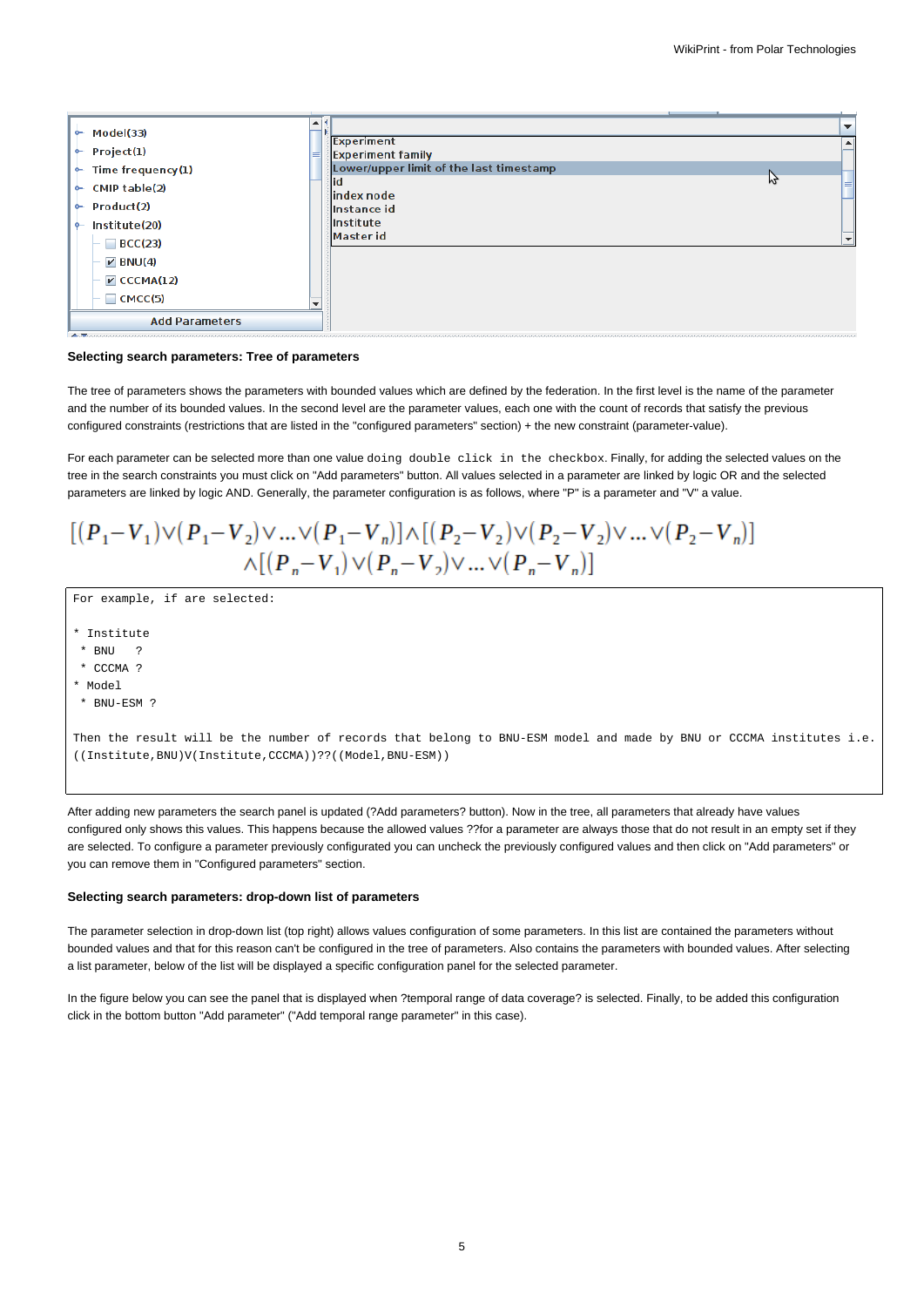| start<br>end<br>1920⊨<br>$2000 -$<br>enero<br>enero<br>$\overline{\phantom{a}}$<br>▼<br>sáb dom<br>mar mié<br>mar mié<br>sáb dom<br>vie.<br>vie:<br>jue<br>jue<br>lun.<br>lun.<br>52<br>ı<br>ı<br>2<br>з<br>4<br>01<br>5<br>10<br>5<br>7<br>8<br>9<br>11<br>8<br>02<br>6<br>з<br>6<br>7<br>01<br>4<br>15<br>17<br>02<br>15<br>$12 \overline{ }$<br>13<br>14<br>16<br>18<br>10<br>11<br>12<br>13<br>14<br>03 |  |  |  |  |  |  |  | Select temporal range of data coverage (Start-End) |  |  |  |  |                |  |  |  |  |
|-------------------------------------------------------------------------------------------------------------------------------------------------------------------------------------------------------------------------------------------------------------------------------------------------------------------------------------------------------------------------------------------------------------|--|--|--|--|--|--|--|----------------------------------------------------|--|--|--|--|----------------|--|--|--|--|
|                                                                                                                                                                                                                                                                                                                                                                                                             |  |  |  |  |  |  |  |                                                    |  |  |  |  |                |  |  |  |  |
|                                                                                                                                                                                                                                                                                                                                                                                                             |  |  |  |  |  |  |  |                                                    |  |  |  |  |                |  |  |  |  |
|                                                                                                                                                                                                                                                                                                                                                                                                             |  |  |  |  |  |  |  |                                                    |  |  |  |  |                |  |  |  |  |
|                                                                                                                                                                                                                                                                                                                                                                                                             |  |  |  |  |  |  |  |                                                    |  |  |  |  | $\overline{2}$ |  |  |  |  |
|                                                                                                                                                                                                                                                                                                                                                                                                             |  |  |  |  |  |  |  |                                                    |  |  |  |  | 9.             |  |  |  |  |
|                                                                                                                                                                                                                                                                                                                                                                                                             |  |  |  |  |  |  |  |                                                    |  |  |  |  | 16             |  |  |  |  |
| 25<br>19<br>20<br>21<br>22<br>24<br>17<br>18<br>21<br>22<br>23<br>03<br>19<br>20<br>04                                                                                                                                                                                                                                                                                                                      |  |  |  |  |  |  |  |                                                    |  |  |  |  | 23             |  |  |  |  |
| 26<br>27<br>25<br>26<br>05 <sub>1</sub><br>28<br>29<br>31<br>24<br>27<br>28<br>29<br>30<br>04                                                                                                                                                                                                                                                                                                               |  |  |  |  |  |  |  |                                                    |  |  |  |  | 30             |  |  |  |  |
| 31<br>05                                                                                                                                                                                                                                                                                                                                                                                                    |  |  |  |  |  |  |  |                                                    |  |  |  |  |                |  |  |  |  |

#### **Selecting search parameters: configured parameters**

All configured parameters are displayed in a specific panel in bottom left. In this panel are listed the configured parameters with its values assigned.

In the figure below can see that the current search is configured for searching climate data that belong to CMIP5 project, that were made by BNU or CCCMA institute, that have a time frequency of six hours, belongs to "historical" experiment and that have data between 15-01-1920 and 20-01-2000, and finally contains at least one of this variables: "hus", "ps", "psl", "ta".

| Configured parameters:             |                      |  |
|------------------------------------|----------------------|--|
| Project : [CMIP5]                  |                      |  |
| lend: 2000-01-20T11: 40: 49Z       |                      |  |
| start:1920-01-15T11:40:49Z         |                      |  |
| <b>Experiment : [historical]</b>   |                      |  |
| Variable : [hus, ps, psl, ta]      |                      |  |
| Institute : [BNU, CCCMA]           |                      |  |
| $\mathsf{Time\, frequency}:$ [6hr] |                      |  |
|                                    |                      |  |
|                                    |                      |  |
|                                    |                      |  |
|                                    |                      |  |
|                                    | Remove all<br>Remove |  |

This panel also allow to select a parameter and delete its configuration doing click on "Remove" and delete all parameters configuration doing click on "Remove all"

#### **Using free text search**

The free-text search o full text search allows to do a search rich in syntax, by arbitrary words, logic operations and wild-cards. In this case, the records searched will be records that contains metadata that are related with what is specified in the free text query.

In top center in the search panel can see the text box where can be introduced the query of free text search. The "Edit" button enables input by keyboard in the text box. The "Save" button adds the free text query parameter in the search. The new configured parameter will be displayed in the "configured parameters" section with the name "query".

| <b>Search</b> | Search Harvesting                                                                                   | Downloads Login                                                              |  |
|---------------|-----------------------------------------------------------------------------------------------------|------------------------------------------------------------------------------|--|
|               | $\left\  \mathsf{esgf\text{-}index1}. \mathsf{ceda}\text{-}\mathsf{ac}\text{-}\mathsf{uk} \right\ $ | Free text: R (id:*IPSL* AND (model:IPSL-CM5A-LR OR model:IPSL-CM5B-LR)) Save |  |

The free-text query may have:

- Logic operations (AND & OR) between words
- Wildcard \* for the words
- Parentheses ( ) as separators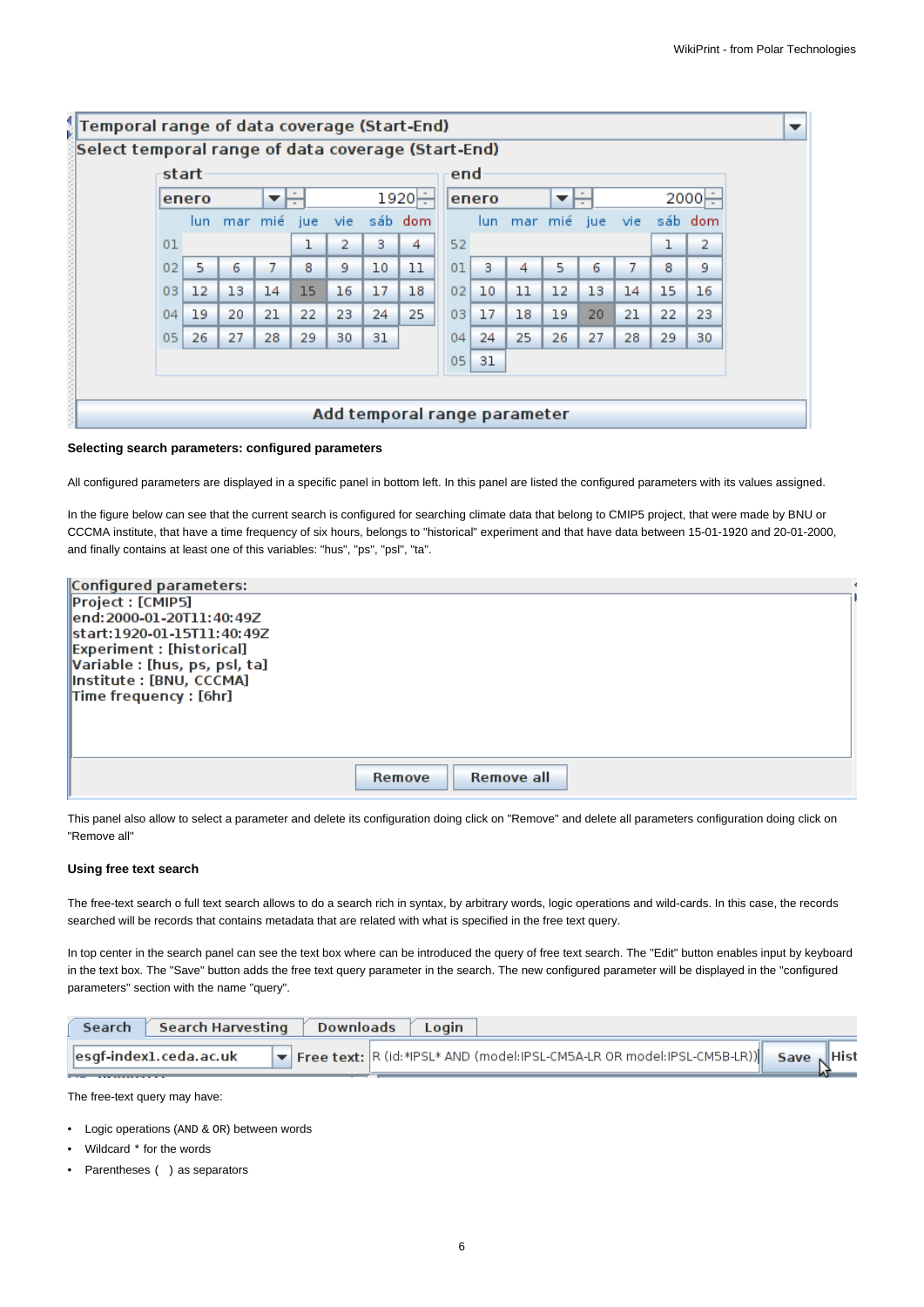• metadata\_name:word to specify the metadata name where must match the given word



## **Save a search**

A configured search can be saved for later for to be able do a harvesting of metadata and services of datasets that satisfy the search constraints. The save section is in right bottom of search panel. You can overwrite the selected search with "Save search" button or save it with a new name clicking on "Save Search As..." button.

| Save Search As     |                                                                   |
|--------------------|-------------------------------------------------------------------|
| <b>Save Search</b> | Enter a name for the search that will be saved.<br>Cancel<br>Save |

The name of search must be unique. Duplicated names aren't allowed

#### **Select a saved search**

You can select a previously saved search from the right top drop-down list. After select a search, the search panel is updated.

| URLdump <b>ESGF</b><br><b>NCML</b>                                                                                                                 |  |
|----------------------------------------------------------------------------------------------------------------------------------------------------|--|
| IPSL-Historical(CORDEX)                                                                                                                            |  |
| $\prec$ New search $\gt$<br>Historical-ACCESS1.0<br><b>BNU-Control(CMIP5)</b><br>IPSL-Historical(CORDEX)<br>Historical(Specific Humidity)CCMA/IPSL |  |

### **Reset search panel**

To restart the search panel must be selected in the drop-down list the option: <<New search>>

## **Metadata Harvesting of ESGF Datasets of a search**

The metadata harvesting will allow, after completed, download the datasets from multiple data nodes, and will allow exploring climate datasets without having to download the dataset itself . So we can know its nature in detail before selecting them to download or we can know the services offered from ESGF to access and/or explore the dataset. Some of these services can be explored from ToolsUI NetCDF Java as will be explained after.

The harvesting are doing at dataset level.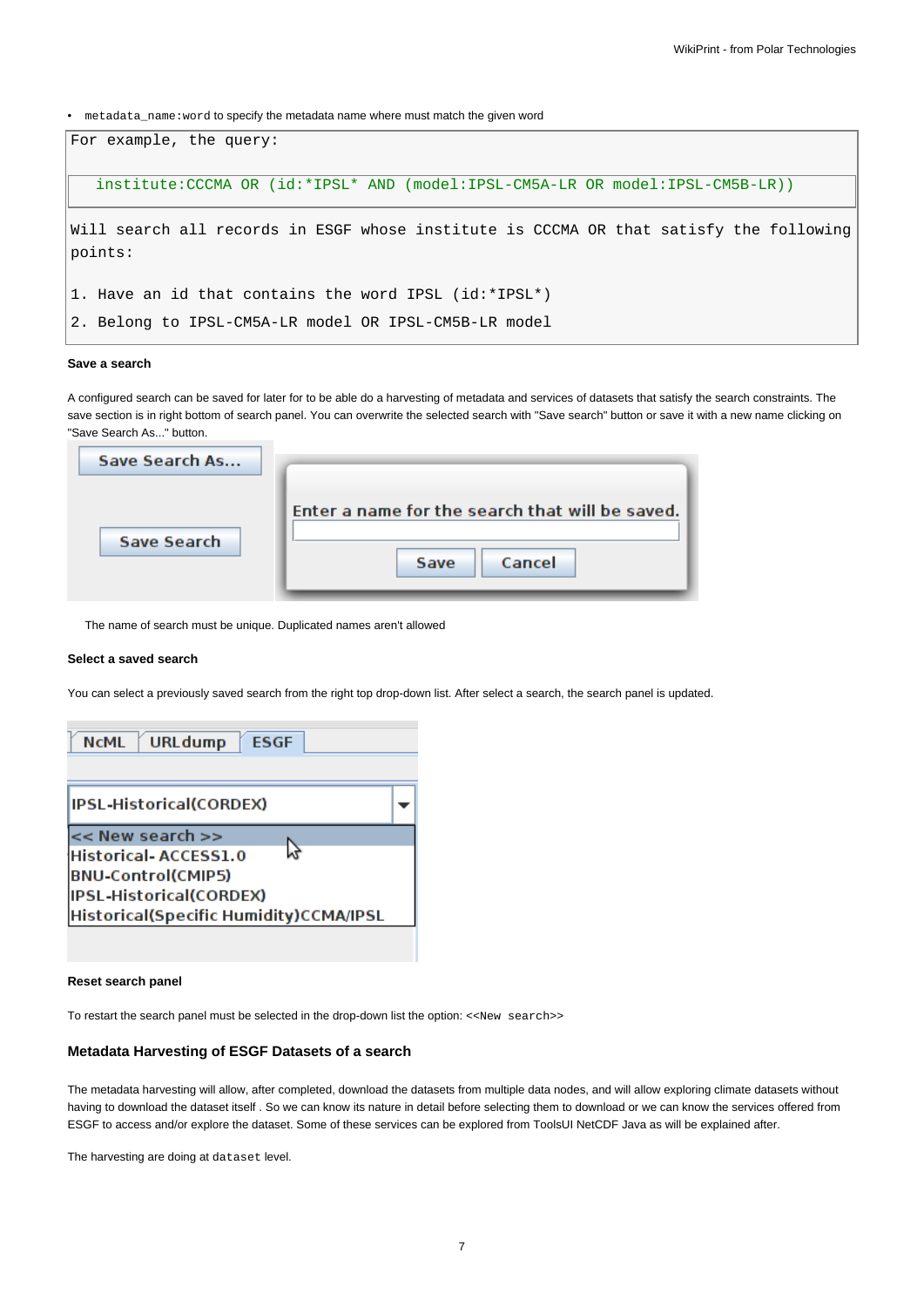|                                                                                                                                                            | $\mathbf{E}$ x<br>NetCDF (4.3) Tools                                                                                                    |
|------------------------------------------------------------------------------------------------------------------------------------------------------------|-----------------------------------------------------------------------------------------------------------------------------------------|
| System Modes Debug Help                                                                                                                                    |                                                                                                                                         |
| CoordSys<br><b>Viewer</b><br>Writer<br>losp<br>FeatureTypes<br><b>NCDump</b>                                                                               | <b>GeoTiff</b><br><b>Units</b><br><b>ESGF</b><br><b>THREDDS</b><br><b>NCML</b><br><b>URLdump</b><br><b>Fmrc</b>                         |
| Search<br><b>Search Harvesting</b><br><b>Downloads</b><br>Login                                                                                            |                                                                                                                                         |
| experiment= [mstoncar] institute= [ivAJA-0iJJ, pivo, pcc, cccmAj]<br>project=[CMIP5] time frequency=[6hr] variable=[psl, ta, hus]<br><b>Explore search</b> | $\hat{=}$<br>harvested 29/29 Datasets (files: 2333/4851 size: 3,5 TB/7,1 TB)<br>Completed<br><b>Export to Metalink</b><br>Download      |
| IPSL-CM5A-LR(1980-1990)-zosga                                                                                                                              | 100%                                                                                                                                    |
| experiment=[decadal1980, decadal1985, decadal1990]<br>model=[IPSL-CM5A-LR] variable=[zosga]<br><b>Explore search</b>                                       | reset<br>remove<br>harvested 18/18 Datasets (files:18/774 size:232,0 KB/101,0 GB)<br>Completed<br>Download<br><b>Export to Metalink</b> |
| IPSL-Historical(CORDEX)                                                                                                                                    | 39%                                                                                                                                     |
| experiment family=[Historical] institute=[IPSL-INERIS] project=[CORDEX]                                                                                    | pause<br>remove<br>reset<br>harvested 36/92 Datasets (files:186/186 size:65,5 GB/65,5 GB so far)<br>ETA:2 min, 22 sec                   |
| $\blacktriangleleft$<br>Ш                                                                                                                                  | <b>Explore search</b><br>ь                                                                                                              |

#### **What is a ESGF Dataset?**

Dataset is a climate data in a specific version stored by ESGF. One dataset may have several records i.e. the records are the physical replica of a dataset in a data node.

Also, the datasets are formed of files, i.e. dataset are a virtual container of data, so that the information is contained in files and sometimes in aggregations. The versions of datasets are generated when errors are found in the datasets giving rise to a new corrected version.

Datasets, files and aggregations have replicas in data nodes. And the ESGF services (THREDDS, LAS, HTTP, GridFTP and OPeNDAP) are always served at replicas level. That is the reason why the harvesting must be done before the download.

#### **Search Harvesting Panel**

The harvesting panel may be selected clicking on the sub-tab "Search Harvesting". In this panel are deployed a list of searches and their harvesting states. Also, provides several options for flow control, complete exploration of harvested datasets and the posibility to do a manual selection of files to put them in download queue.

Each harvesting for a search is an element in the list deployed in the harvesting panel. In the figure below can see one search harvesting. In the left are the search data (name of search and configured parameters). In the right are the state data of the harvesting and the flow options, also shows the number of files that are selected from the total number of files and their sizes in bytes.

One harvesting is always of a completed dataset (with all files). However, a search may include only some files of the total in a dataset (e.g a search with less variables that there is in the dataset or a search in a range of time). That is why, by default, the files selected to future downloads (in the application or by generation of metalink) are always the files that satisfy ALL search constraints.

Noteworthy that this application allows to manually select files to download in case that you want to download files that are not selected by default or deselected some of these.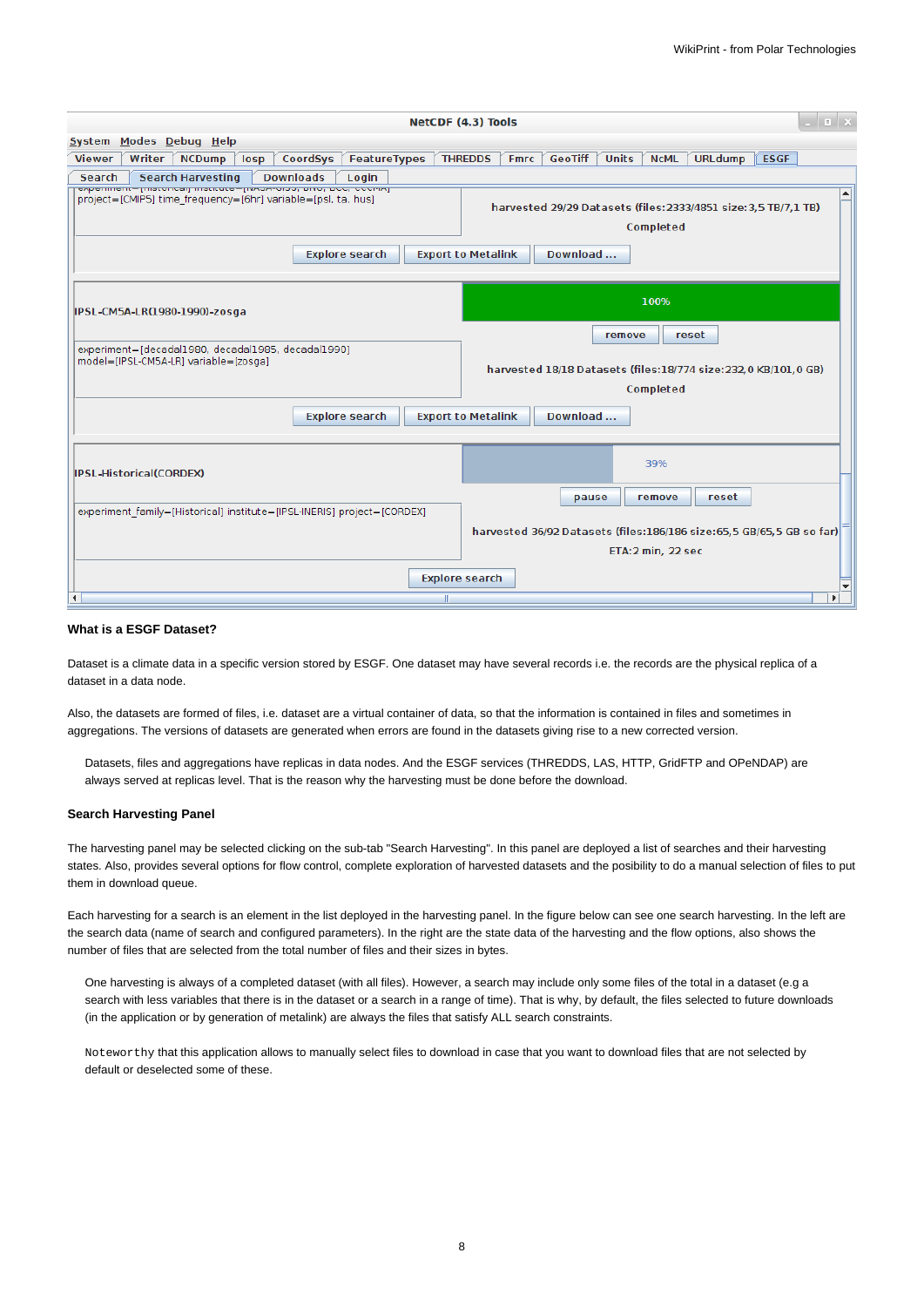| historical-6hr(CMIP5)                                                                                                          | 24%                                                                                           |
|--------------------------------------------------------------------------------------------------------------------------------|-----------------------------------------------------------------------------------------------|
|                                                                                                                                | reset<br>pause<br>remove                                                                      |
| experiment=[historical] institute=[NASA-GISS, BNU, BCC, CCCMA]<br>project=[CMIP5] time frequency=[6hr] variable=[psl, ta, hus] | harvested 7/29 Datasets (files: 71/128 size: 198, 6 GB/412, 9 GB so far)<br>ETA:1 min, 14 sec |
|                                                                                                                                | Explore search                                                                                |
|                                                                                                                                |                                                                                               |

The flow control options are below progress bar:

- start start the harvesting
- pause pause the harvesting
- remove remove the search and its harvesting (but the harvesting remains in file system)
- reset remove all data of harvesting in file system and put the state of harvesting to zero)

In the center bottom there are the options to explore and download the harvested datasets:

| Explore Search     | is always visible and allows explore and put to download a individual<br>dataset. Also, view a individual state of harvesting of a dataset                                                                   |
|--------------------|--------------------------------------------------------------------------------------------------------------------------------------------------------------------------------------------------------------|
| Export to metalink | is visible when harvesting of search is completed. Allows to generate a<br>metalink file with the files and its resources (replicas in data nodes)                                                           |
| Download           | is visible when harvesting of search is completed. Allows to put to<br>download all files that satisfy the constraints of the search or to put to<br>download a set of files manually selected of the search |

## **Exploring search harvesting**

To exploring the search harvesting of a search you must click on Explore Search option that is always visible in harvesting panel. And then a window pops up with the exploring options.

This window provides a paginated list of harvesting states of datasets that belong to the search. Each dataset are identify by its instance id. The last value comma separated is the version of dataset. The exploring options in this window are provided at dataset level. Each dataset have options, and these are only provided when the dataset harvesting is completed.

In ESGF the dataset are identify by id, instance\_id and master\_id. And in this application the "instance\_id" is the more important because identify all replicas across federation and is specific to each version.

For more information [?https://github.com/ESGF/esgf.github.io/wiki/ESGF\\_Search\\_REST\\_API#identifiers](https://github.com/ESGF/esgf.github.io/wiki/ESGF_Search_REST_API#identifiers)

In figure below can see the exploring window and its options.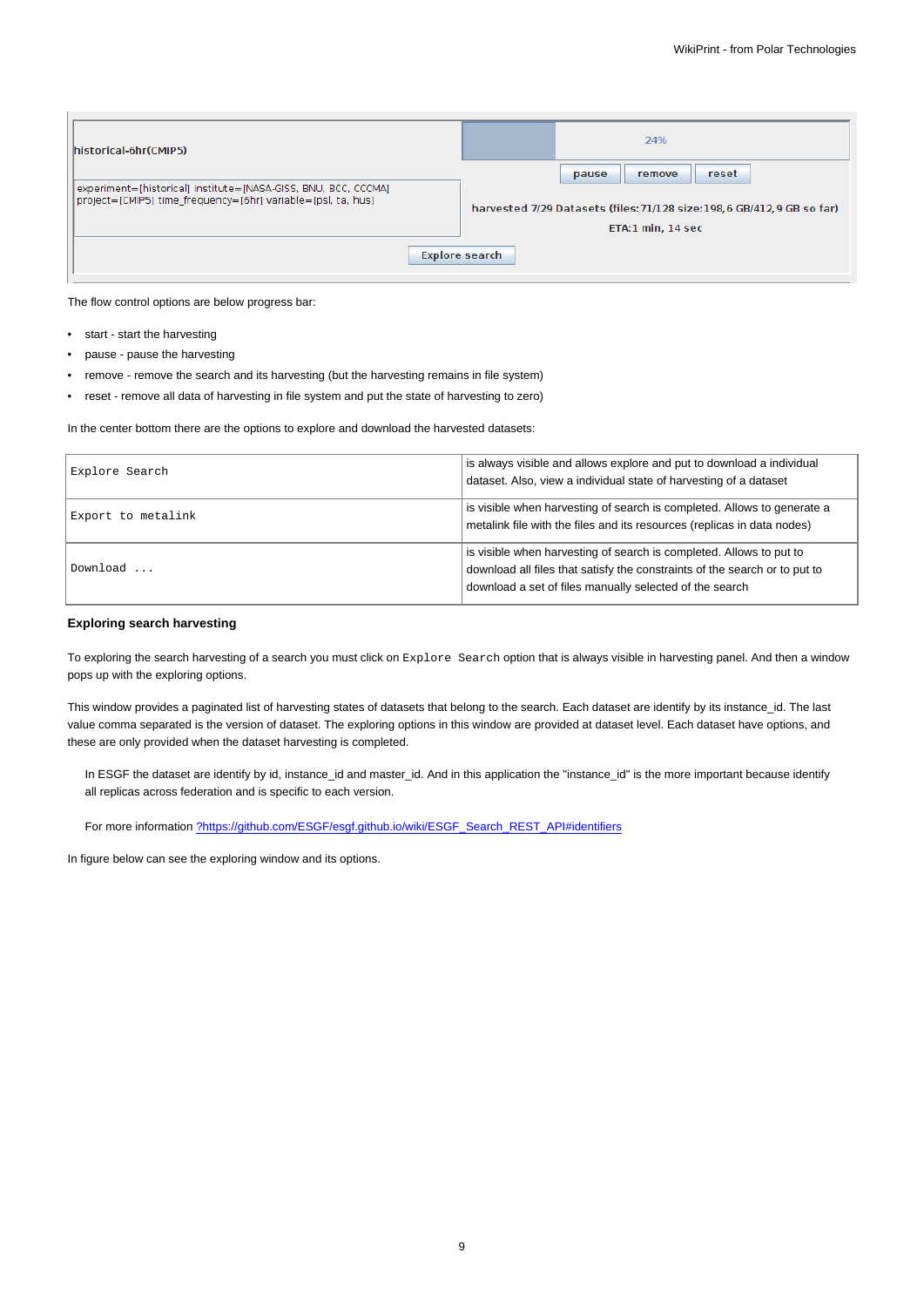|                                                                                                                   |                |                        |               | $\infty$         |  |  |  |  |
|-------------------------------------------------------------------------------------------------------------------|----------------|------------------------|---------------|------------------|--|--|--|--|
| Dataset: cordex.output.EUR-11.IPSL-INERIS.IPSL-IPSL-CM5A-MR.historical.r1i1p1.WRF331F.v1.mon.rlus.v20140301       |                |                        |               |                  |  |  |  |  |
| <b>Completed</b>                                                                                                  | size: 188,5 MB | <b>Harvesting View</b> | Open metadata | Download dataset |  |  |  |  |
| Dataset: cordex.output.EUR-44.IPSL-INERIS.IPSL-IPSL-CM5A-MR.historical.r1i1p1.WRF331F.v1.mon.pr.v20140301         |                |                        |               |                  |  |  |  |  |
| <b>Completed</b>                                                                                                  | size: 15.2 MB  | <b>Harvesting View</b> | Open metadata | Download dataset |  |  |  |  |
| Dataset: cordex.output.EUR-11.IPSL-INERIS.IPSL-IPSL-CM5A-MR.historical.r1i1p1.WRF331F.v1.mon.rsdt.v20140301       |                |                        |               |                  |  |  |  |  |
| Harvesting                                                                                                        |                |                        |               |                  |  |  |  |  |
| Dataset: cordex.output.EUR-11.IPSL-INERIS.IPSL-IPSL-CM5A-MR.historical.r1i1p1.WRF331F.v1.day.sfcWindmax.v20140301 |                |                        |               |                  |  |  |  |  |
| Harvesting                                                                                                        |                |                        |               |                  |  |  |  |  |
| Dataset: cordex.output.EUR-11.IPSL-INERIS.IPSL-IPSL-CM5A-MR.historical.r1i1p1.WRF331F.v1.mon.tasmin.v20140301     |                |                        |               |                  |  |  |  |  |
| Harvesting                                                                                                        |                |                        |               |                  |  |  |  |  |
|                                                                                                                   |                |                        |               | 05/19            |  |  |  |  |

# **Exploring search harvesting : Harvesting view**

Harvesting View option allows to explore a dataset in a tree view. Here you can explore the metadata for datasets that include files, replicas of datasets, replicas of files and finally, ESGF services offered for explore them (by URL endpoint).

- LAS and THREDDS are services of datasets offered at replica level.
- HTTP, OPeNDAP and GridFTP are services of files offered at replica level.

|                                                                                                                                                                                                                                                                                                                                                                                                                                                            | - II X       |  |
|------------------------------------------------------------------------------------------------------------------------------------------------------------------------------------------------------------------------------------------------------------------------------------------------------------------------------------------------------------------------------------------------------------------------------------------------------------|--------------|--|
| cmip5.output1.IPSL.IPSL-CM5A-LR.historical.mon.ocean.Omon.r5i1p1.v20111119 {}                                                                                                                                                                                                                                                                                                                                                                              |              |  |
| $\phi$ -replicas: [4]<br>• [0] http://dias-esq-rp.tkl.iis.u-tokyo.ac.jp {}                                                                                                                                                                                                                                                                                                                                                                                 |              |  |
| $\leftarrow$ [1] http://albedo2.dkrz.de{}                                                                                                                                                                                                                                                                                                                                                                                                                  |              |  |
| $\phi$ -[2] http://vesq.ipsl.fr{}<br>id: cmip5.output1.IPSL.IPSL-CM5A-LR.historical.mon.ocean.Omon.r5i1p1.v20111119/vesq.ipsl.fr                                                                                                                                                                                                                                                                                                                           |              |  |
| $\leftarrow$ services $\left\{ \right\}$<br>-LAS: http://vesq.ipsl.fr/las/qetUl.do?catid=2775C793BD2CBFA8D451089FC11EC4C6 ns cmip5.output1.IPSL.IPSL-CM5A-LR.historical.mon.ocean.Om(<br>- CATALOG: http://vesg.ipsl.fr/thredds/esgcet/4/cmip5.output1.IPSL.IPSL-CM5A-LR.historical.mon.ocean.Omon.r5i1p1.v20111119.xml#cmip5.output1.<br>- index node: http://esgf-node.ipsl.fr<br>data node: http://vesg.ipsl.fr<br>• [3] http://esqf-data1.ceda.ac.uk{} |              |  |
| datetime start: 1850-01-16T12:00:00Z                                                                                                                                                                                                                                                                                                                                                                                                                       |              |  |
| model: [IPSL-CM5A-LR]                                                                                                                                                                                                                                                                                                                                                                                                                                      |              |  |
| type: Dataset                                                                                                                                                                                                                                                                                                                                                                                                                                              |              |  |
| datetime stop: 2005-12-16T12:00:00Z                                                                                                                                                                                                                                                                                                                                                                                                                        |              |  |
| drs id: [cmip5.output1.IPSL.IPSL-CM5A-LR.historical.mon.ocean.Omon.r5i1p1]                                                                                                                                                                                                                                                                                                                                                                                 |              |  |
| version: 20111119                                                                                                                                                                                                                                                                                                                                                                                                                                          |              |  |
| timestamp: 2014-03-28T23:47:55Z                                                                                                                                                                                                                                                                                                                                                                                                                            |              |  |
| title: project=CMIP5, model=IPSL-CM5A-LR, Institut Pierre-Simon Laplace, experiment=historical, time frequency=mon, modeling realm=ocean, ensemble=r                                                                                                                                                                                                                                                                                                       |              |  |
| realm: Tocean1                                                                                                                                                                                                                                                                                                                                                                                                                                             |              |  |
| number of aggregations: 86                                                                                                                                                                                                                                                                                                                                                                                                                                 |              |  |
| description: [IPSL-CM5A-LR model output prepared for CMIP5 historical]                                                                                                                                                                                                                                                                                                                                                                                     |              |  |
| cmor table: [Omon]                                                                                                                                                                                                                                                                                                                                                                                                                                         |              |  |
| experiment: [historical]                                                                                                                                                                                                                                                                                                                                                                                                                                   |              |  |
| • variable long name: [43]                                                                                                                                                                                                                                                                                                                                                                                                                                 |              |  |
| dataset_id_template_: [cmip5.%(product)s.%(institute)s.%(model)s.%(experiment)s.%(time_frequency)s.%(realm)s.%(cmor_table)s.%(ensemble)s]                                                                                                                                                                                                                                                                                                                  |              |  |
| instance id: cmip5.output1.IPSL.IPSL-CM5A-LR.historical.mon.ocean.Omon.r5i1p1.v20111119                                                                                                                                                                                                                                                                                                                                                                    |              |  |
| $\div$ files: [64]<br>• [0] cmip5.output1.IPSL.IPSL-CM5A-LR.historical.mon.ocean.Omon.r5i1p1.v20111119.hfevapds Omon IPSL-CM5A-LR historical r5i1p1 185001-200512.nc {<br>†-{1} cmip5.output1.IPSL.IPSL-CM5A-LR.historical.mon.ocean.Omon.r5i1p1.v20111119.rsntds_Omon_IPSL-CM5A-LR_historical_r5i1p1_185001-200512.nc{}<br>$\phi$ -replicas: [4]<br>• [0] http://dias-esg-rp.tkl.iis.u-tokyo.ac.jp {}                                                     |              |  |
| $\leftarrow$ [1] http://albedo2.dkrz.de{}                                                                                                                                                                                                                                                                                                                                                                                                                  |              |  |
| id: cmip5.output1.IPSL.IPSL-CM5A-LR.historical.mon.ocean.Omon.r5i1p1.v20111119.rsntds Omon IPSL-CM5A-LR historical r5i1p1 185001-2005.                                                                                                                                                                                                                                                                                                                     |              |  |
| $9$ -services $\{\}$<br>HTTPSERVER: http://albedo2.dkrz.de/thredds/fileServer/cmip5/output1/IPSL/IPSL-CM5A-LR/historical/mon/ocean/Omon/r5i1p1/v20111119/rsnt<br>GRIDFTP: gsiftp://albedo2.dkrz.de:2811//cmip5/output1/IPSL/IPSL-CM5A-LR/historical/mon/ocean/Omon/r5i1p1/v20111119/rsntds/rsntds Omo<br>OPENDAP: http://albedo2.dkrz.de/thredds/dodsC/cmip5/output1/IPSL/IPSL-CM5A-LR/historical/mon/ocean/Omon/r5i1p1/v20111119/rsntds/rsn               |              |  |
| index node: http://esgf-data.dkrz.de                                                                                                                                                                                                                                                                                                                                                                                                                       |              |  |
| ∢                                                                                                                                                                                                                                                                                                                                                                                                                                                          | $\mathbf{r}$ |  |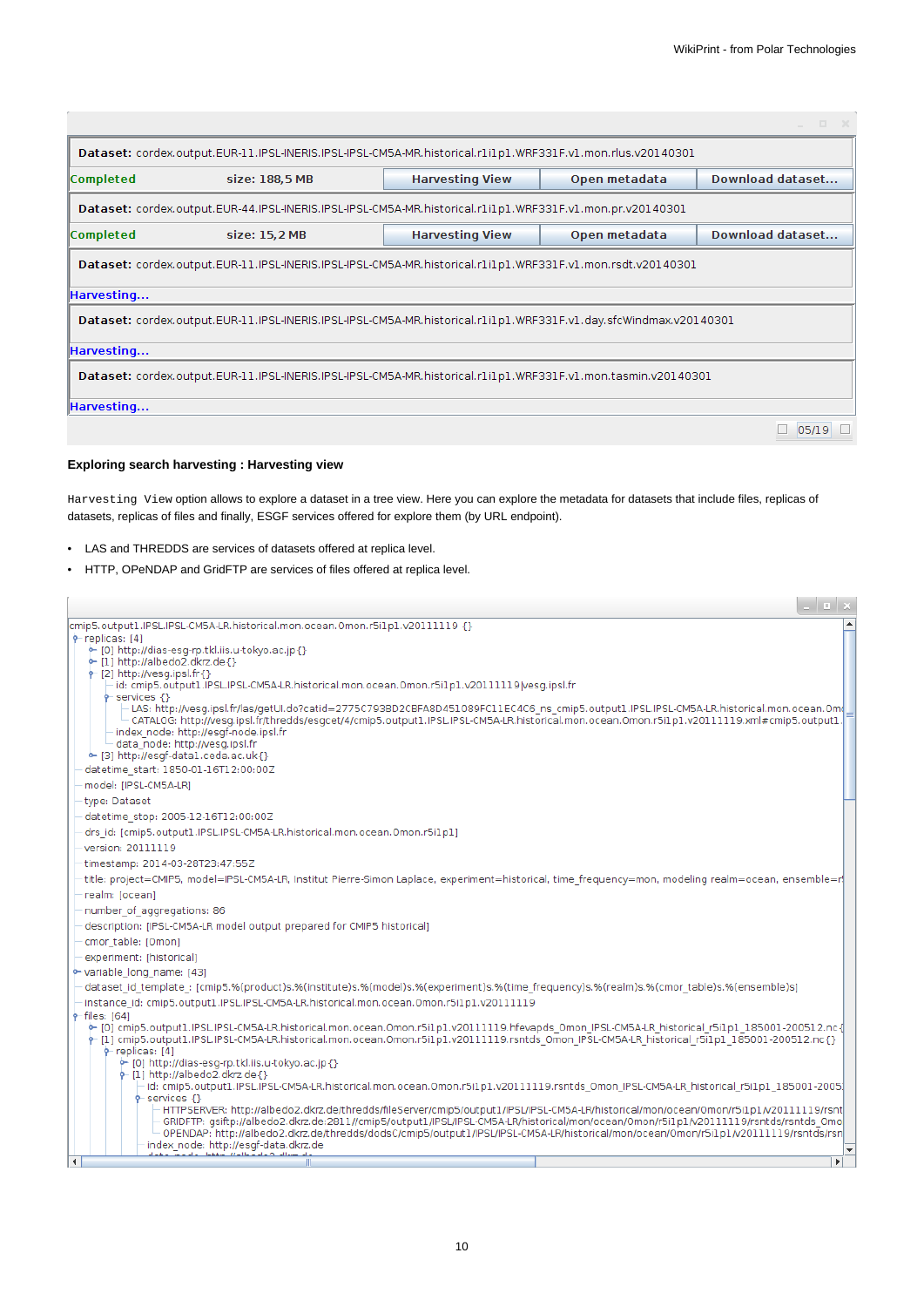# **Exploring search harvesting : Open metadata**

Open metadata option allows to explore an abstract of metadata of a dataset in a table view.

| Metadata                 | Values                                                                                                                  |  |
|--------------------------|-------------------------------------------------------------------------------------------------------------------------|--|
| CF STANDARD NAME         | [surface_air_pressure, specific_humidity, air_temperature,<br>eastward wind, northward wind)                            |  |
| CMOR TABLE               | [6hrLev]                                                                                                                |  |
| DATASET ID TEMPLATE      | [cmip5.%(product)s.%(institute)s.%(model)s.%(experiment)s.%<br>(time_frequency)s.%(realm)s.%(cmor_table)s.%(ensemble)s] |  |
| <b>DATETIME START</b>    | 1850-01-01T03:00:00Z                                                                                                    |  |
| <b>DATETIME STOP</b>     | 2005-12-31T21:00:00Z                                                                                                    |  |
| DESCRIPTION              | [IPSL-CM5A-LR model output prepared for CMIP5 historical]                                                               |  |
| DRS ID                   | [cmip5.output1.IPSL.IPSL-CM5A-LR.historical.6hr.atmos.6hrLev.r<br>5ilpl]                                                |  |
| <b>EAST DEGREES</b>      | 356.25                                                                                                                  |  |
| <b>ENSEMBLE</b>          | [r5i1p1]                                                                                                                |  |
| EXPERIMENT               | [historical]                                                                                                            |  |
| <b>EXPERIMENT FAMILY</b> | [All, Historical]                                                                                                       |  |
| <b>FORCING</b>           | [Nat,Ant,GHG,SA,Oz,LU,SS,Ds,BC,MD,OC,AA]                                                                                |  |
| <b>FORMAT</b>            | $[netCDF, CF-1.4]$                                                                                                      |  |
| INSTANCE ID              | cmip5.output1.iPSL.iPSL-CM5A-LR.historical.6hr.atmos.6hrLev.r<br>5ilp1.v20111119                                        |  |
| <b>INSTITUTE</b>         | [IPSL]                                                                                                                  |  |
| <b>LATEST</b>            | true                                                                                                                    |  |
| <b>MASTER ID</b>         | cmip5.output1.IPSL.IPSL-CM5A-LR.historical.6hr.atmos.6hrLev.r<br>5ilp1                                                  |  |
| METADATA FORMAT          | <b>THREDDS</b>                                                                                                          |  |
| MODEL                    | [IPSL-CM5A-LR]                                                                                                          |  |
| <b>NORTH DEGREES</b>     | 90.0                                                                                                                    |  |
| NUMBER OF AGGREGATIONS   | 8                                                                                                                       |  |
| INUMBER OF FILES         | 68                                                                                                                      |  |
| <b>PRODUCT</b>           | [output]                                                                                                                |  |
| PROJECT                  | [CMIP5]                                                                                                                 |  |
| <b>REALM</b>             | [atmos]                                                                                                                 |  |
| Close                    |                                                                                                                         |  |

#### **Exploring search harvesting : Download Dataset - File selection window**

Download Dataset... allows to manually select the files that will be put to download. In the top of window can see the id of dataset, the number of files selected, the total number of files of the dataset, the size in bytes of the sum of selected files and the total size of the whole dataset.

This windows displays a list of files and its size in bytes. You can select manually the files that you want download doing click in the check-box associated in each file in the list.

| cmip5.output1.CCCma.CanESM2.historical.6hr.atmos.6hrPlev.r4i1p1.v20120618<br>files: (14/28) size: (11,6 GB/29,0 GB) |       |
|---------------------------------------------------------------------------------------------------------------------|-------|
| D psl_6hrPlev_CanESM2_historical_r4i1p1_194101010000-195012311800.nc (456,6 MB)                                     |       |
| psl_6hrPlev_CanESM2_historical_r4i1p1_195101010000-196012311800.nc (456,6 MB)                                       |       |
| ☑ psl_6hrPlev_CanESM2_historical_r4i1p1_196101010000-197012311800.nc (456,6 MB)                                     |       |
| $\triangledown$ psl 6hrPlev CanESM2 historical r4i1p1 197101010000-198012311800.nc (456,6 MB)                       |       |
| ☑ psl_6hrPlev_CanESM2_historical_r4i1p1_198101010000-199012311800.nc (456,6 MB)                                     |       |
| ☑ psl_6hrPlev_CanESM2_historical_r4i1p1_199101010000-200012311800.nc (456,6 MB)                                     |       |
| ☑ psl_6hrPlev_CanESM2_historical_r4i1p1_200101010000-200512311800.nc (228,3 MB)                                     |       |
| $\angle$ ta_6hrPlev_CanESM2_historical_r4i1p1_194101010000-195012311800.nc (1,3 GB)                                 |       |
| Filter by constraints of search<br><b>Download selected</b><br><b>Deselect all</b><br>Select all                    | Close |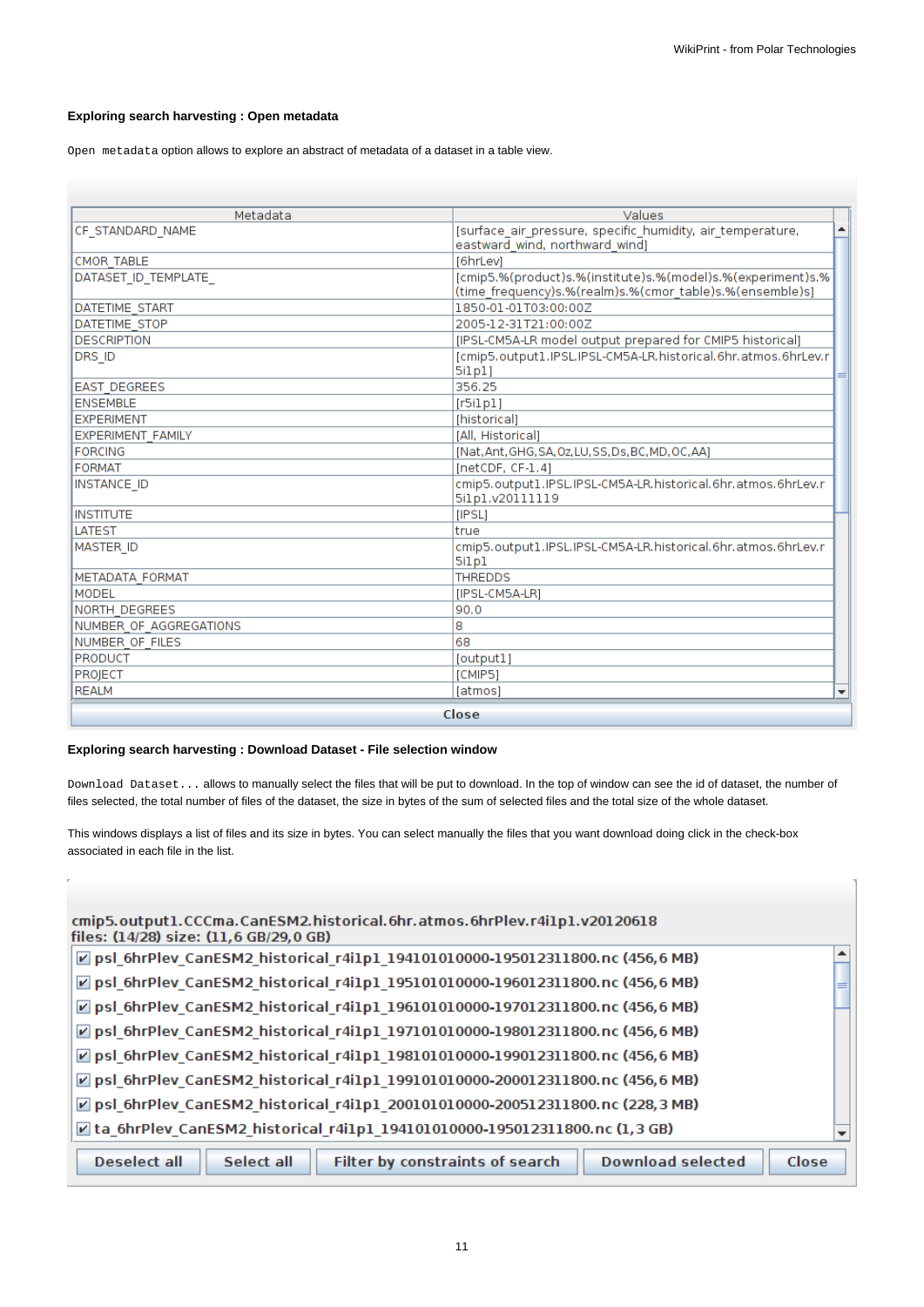This window also provides the next options:

- Deselect all
- Select all
- Filter by constraints of search select only files that satisfy the constraints of search
- Download selected put to download the files selected in this window

When you click on Download selected a window asks for destination path.

|                         | Do you want to change path of downloads?                                                                               |  |  |  |
|-------------------------|------------------------------------------------------------------------------------------------------------------------|--|--|--|
| $\overline{\mathbf{?}}$ | The files will be downloaded at default path: /home/**** /ESGFDATA<br>Do you want to change the path of the downloads? |  |  |  |
|                         | Yes<br>No                                                                                                              |  |  |  |

#### **Export to Metalink**

To export the search to Metalink you must click on "Export to Metalink". This option is is visible when harvesting of search is completed. And then a window pops up with the save options.

The files that will be include in the Metalink file are only the files that satisfy the constraints of search.

|                                  | <b>Guardar</b>                 |                     |  |
|----------------------------------|--------------------------------|---------------------|--|
| Guardar en:                      | $\Box$ metalink                | BB B=<br>ශ්<br>▼    |  |
| home<br>*****                    |                                |                     |  |
| $\overline{\mathbb{I}}$ metalink |                                |                     |  |
|                                  |                                |                     |  |
|                                  |                                |                     |  |
| Nombre de archivo:               | BCC-CSM1-1_psl_ta_hus.metalink |                     |  |
| Archivos de tipo:                | <b>Todos los Archivos</b>      |                     |  |
|                                  |                                | Guardar<br>Cancelar |  |

Metalink is an extensible metadata file format that describes one or more computer files available for download. It specifies files appropriate for the user's language and operating system; facilitates file verification and recovery from data corruption; and lists alternate download sources (mirror URIs). For more info: [?Metalink](http://www.metalinker.org), [?Metalink-Wikipedia](http://en.wikipedia.org/wiki/Metalink)

Exist many clients that supports Metalink: [?Aria2,](http://aria2.sourceforge.net/) [?GetRight,](http://www.getright.com/) [?DownloadThemAll,](http://www.downthemall.net/) [?Orbit Downloader,](http://www.orbitdownloader.com) etc.

Note that if you want use a external client to download ESGF files you must configure the client for using the ESGF certificates.

#### **Download a Search**

To put the files that belongs to a search in downloads queue you must click on Download .... This option is visible when harvesting of search is completed. And then a window pops up with the download options.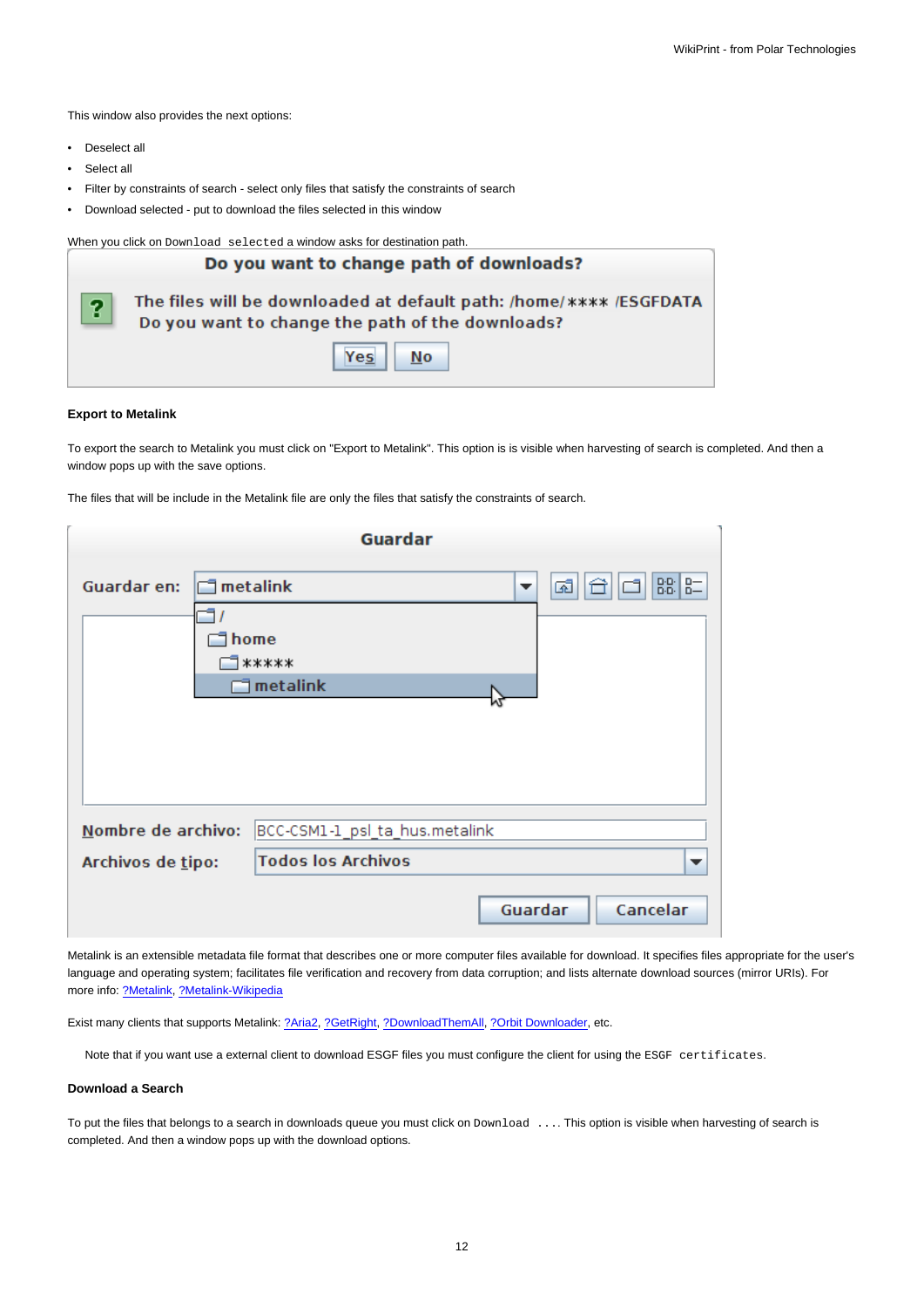In this window (that you can see below) are displayed the list of datasets that satisfy the constraints of search. Each dataset have: id, description, the number of files that satisfy the search constraints with respect the total number of files and the size in disk of the selected files with respect the total size in disk of dataset.

| 1d: cmip5.output1.IPSL.IPSL-CM5A-LR.historical.6hr.atmos.6hrLev.r3i1p1.v201104064<br>Description: [IPSL-CM5A-LR model output prepared for CMIP5 historical]<br>Number of files selected: 16/68 (312.8 GB/1.2 TB) |  |  |  |
|------------------------------------------------------------------------------------------------------------------------------------------------------------------------------------------------------------------|--|--|--|
| Select files to download                                                                                                                                                                                         |  |  |  |
| Id: cmip5.output1.IPSL.IPSL-CM5A-LR.historical.6hr.atmos.6hrLev.r6i1p1.v20120526<br>Description: [IPSL-CM5A-LR model output prepared for CMIP5 historical]<br>Number of files selected: 16/68 (312.8 GB/1.2 TB)  |  |  |  |
| Select files to download                                                                                                                                                                                         |  |  |  |
| Id: cmip5.output1.IPSL.IPSL-CM5A-LR.historical.6hr.atmos.6hrLev.r5i1p1.v20111119<br>Description: [IPSL-CM5A-LR model output prepared for CMIP5 historical]<br>Number of files selected: 16/68 (312.8 GB/1.2 TB)  |  |  |  |
| <b>Select files to download</b>                                                                                                                                                                                  |  |  |  |
| Id: cmip5.output1.CCCma.CanESM2.historical.6hr.atmos.6hrLev.r1i1p1.v20120410<br>Description: [CanESM2 model output prepared for CMIP5 historical]<br>Number of files selected: 56/280 (89.8 GB/361.8 GB)         |  |  |  |
| <b>Select files to download</b>                                                                                                                                                                                  |  |  |  |
|                                                                                                                                                                                                                  |  |  |  |
| <b>Download</b><br>Close                                                                                                                                                                                         |  |  |  |

For download all files that satisfy the constraints (without manually selection) you must click on "Download" button that is in the bottom of window. Then a dialog box will be showed to confirm the download and select the destination path.

|   | <b>Select an option</b>                                                                                                |  |
|---|------------------------------------------------------------------------------------------------------------------------|--|
| 9 | Are you sure that you want to download all files that satisfy the constraints?                                         |  |
|   | Number of files to download: 184 of 824 files<br>Size of download: 2,5 TB                                              |  |
|   | Cancel<br>No<br>Yes                                                                                                    |  |
|   | Do you want to change path of downloads?                                                                               |  |
| 9 | The files will be downloaded at default path: /home/**** /ESGFDATA<br>Do you want to change the path of the downloads? |  |
|   | No<br>Yes                                                                                                              |  |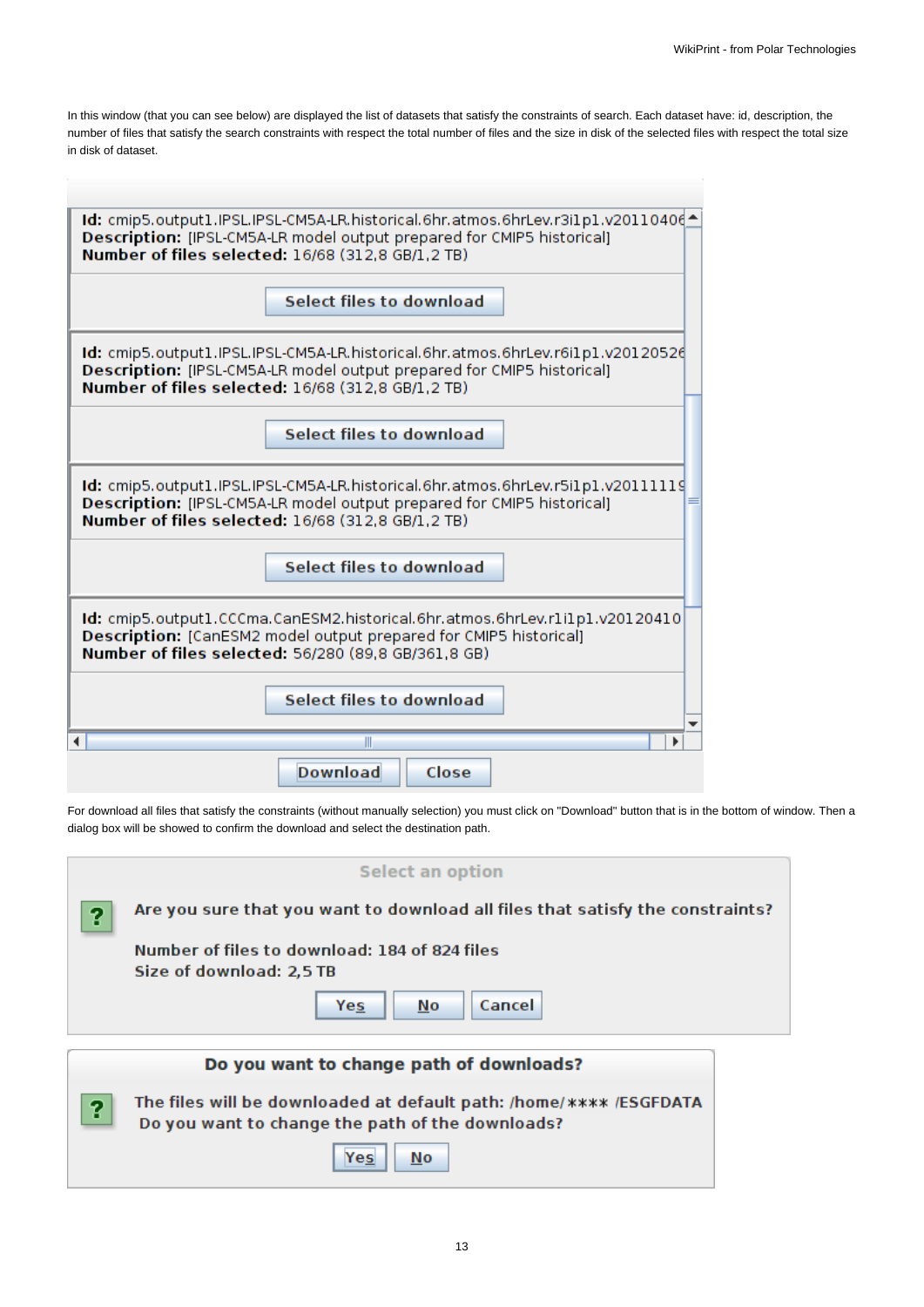For manually selection you may click on "Select file to Download", that displays a file selection window as explained in [Exploring search harvesting :](https://meteo.unican.es/trac/wiki/ESGFToolsUI_Manual#Exploringsearchharvesting:DownloadDataset-Fileselectionwindow) [DownloadDataset - File selection window](https://meteo.unican.es/trac/wiki/ESGFToolsUI_Manual#Exploringsearchharvesting:DownloadDataset-Fileselectionwindow)

# **Download of ESGF Datasets**

| $  \times$<br>NetCDF (4.3) Tools                                                                                                                                                         |  |  |  |  |  |
|------------------------------------------------------------------------------------------------------------------------------------------------------------------------------------------|--|--|--|--|--|
| System Modes Debug Help                                                                                                                                                                  |  |  |  |  |  |
| CoordSys<br><b>THREDDS</b><br><b>Fmrc</b><br><b>GeoTiff</b><br><b>Units</b><br><b>NCML</b><br><b>URLdump</b><br><b>ESGF</b><br>Writer<br><b>NCDump</b><br>losp<br>FeatureTypes<br>Viewer |  |  |  |  |  |
| <b>Search Harvesting</b><br><b>Downloads</b><br>Search<br>Login                                                                                                                          |  |  |  |  |  |
| <b>Start all downloads</b><br><b>Pause all downloads</b><br><b>Remove all downloads</b>                                                                                                  |  |  |  |  |  |
| cmip5.output1.BNU.BNU-ESM.esmControl.mon.land.Lmon.rli1p1.v20120503<br>25%<br>25, 2 MB 96, 8 MB                                                                                          |  |  |  |  |  |
| 25%<br>baresoilFrac Lmon BNU-ESM esmControl r1i1p1 145001-170712.nc<br>25, 2 MB 96, 8 MB<br>pcmdi9.llnl.gov                                                                              |  |  |  |  |  |
| cmip5.output1.CCCma.CanESM2.historical.6hr.atmos.6hrLev.r1i1p1.v20120410<br>93%<br>6,0 GB 6,4 GB                                                                                         |  |  |  |  |  |
| 100%<br>1,6 GB 1,6 GB<br>hus 6hrLev CanESM2 historical r1i1p1 197101010000-197112311800.<br>dapp2p.cccma.ec.gc.ca                                                                        |  |  |  |  |  |
| hus 6hrLev CanESM2 historical r1i1p1 196901010000-196912311800.<br>100%<br>1,6 GB 1,6 GB<br>dapp2p.cccma.ec.gc.ca                                                                        |  |  |  |  |  |
| hus 6hrLev CanESM2 historical r1i1p1 197001010000-197012311800.<br>100%<br>1,6 GB 1,6 GB<br>dapp2p.cccma.ec.gc.ca                                                                        |  |  |  |  |  |
| 73%<br>hus 6hrLev CanESM2 historical r1i1p1 196801010000-196812311800.<br>1,2 GB 1,6 GB<br>dapp2p.cccma.ec.gc.ca                                                                         |  |  |  |  |  |
| cmip5.output1.CSIRO-BOM.ACCESS1-0.historical.mon.aerosol.aero.r1i1p1.v2<br>$-61%$<br>859,0 MB 1,4 GB<br>ዯ                                                                                |  |  |  |  |  |
| 100%<br>199,0 MB 199,0 MB<br>pcmdi9.llnl.gov<br>sconcsoa aero ACCESS1-0 historical r1i1p1 185001-200512.nc                                                                               |  |  |  |  |  |
| wetpoa aero ACCESS1-0 historical r1i1p1 185001-200512.nc 0<br>45%<br>90, 2 MB 198, 9 MB<br>esgnode2.nci.org.au                                                                           |  |  |  |  |  |
| sconcso4_aero_ACCESS1-0_historical_r1i1p1_185001-200512.nc_0<br>100%<br>199,0 MB 199,0 MB<br>esgnode2.nci.org.au                                                                         |  |  |  |  |  |
| wetso4_aero_ACCESS1-0_historical_r1i1p1_185001-200512.nc_0<br>72%<br>145,0 MB 198,9 MB<br>esgnode2.nci.org.au                                                                            |  |  |  |  |  |
| 15%<br>wetso4_aero_ACCESS1-0_historical_r1i1p1_185001-200512.nc<br>30,5 MB 198,9 MB<br>albedo2.dkrz.de                                                                                   |  |  |  |  |  |
| 54%<br>pcmdi9.llnl.gov<br>sconcss_aero_ACCESS1-0_historical_r1i1p1_185001-200512.nc<br>108,5 MB 199,0 MB                                                                                 |  |  |  |  |  |
| 43%<br>od870aer_aero_ACCESS1-0_historical_r1i1p1_185001-200512.nc_0<br>86, 8 MB 198, 9 MB<br>esgnode2.nci.org.au                                                                         |  |  |  |  |  |
|                                                                                                                                                                                          |  |  |  |  |  |
|                                                                                                                                                                                          |  |  |  |  |  |
|                                                                                                                                                                                          |  |  |  |  |  |
| psl_6hrPlev_ACCESS1-0_historical_r1i1p1_1970010106-1980010100.nc<br>24%<br>376,6 MB 1,5 GB<br>pcmdi9.llnl.gov                                                                            |  |  |  |  |  |
| psl 6hrPlev ACCESS1-0 historical r1i1p1 1980010106-1990010100.nc<br><b>FAILED</b><br>380, 2 MB 1, 5 GB<br>pcmdi9.llnl.gov                                                                |  |  |  |  |  |
| <b>CHECKSUM FAILED</b><br>albedo2.dkrz.de<br>ta_6hrPlev_ACCESS1-0_historical_r1i1p1_1960010106-1961010100.nc<br>463, 2 MB 463, 2 MB                                                      |  |  |  |  |  |
| albedo2.dkrz.de<br>ta 6hrPlev ACCESS1-0 historical r1i1p1 1950010106-1951010100.nc<br>100%<br>462,0 MB 462,0 MB                                                                          |  |  |  |  |  |
| psl 6hrPlev ACCESS1-0 historical r1i1p1 1990010106-2000010100.nc<br><b>UNAUTHORIZED</b><br>387,1 MB 1,5 GB<br>pcmdi9.llnl.gov                                                            |  |  |  |  |  |
| cmip5.org/news/news/news/cease-megontrol.mon.land.Lmon.rli1p1.v2<br>download all files                                                                                                   |  |  |  |  |  |
| 70712<br>bare<br>sen TUDEDDE estaten. N. http://alberta? diver de                                                                                                                        |  |  |  |  |  |

|                              | $\overline{a}$ bare open THREDDS catalog $\rightarrow$ http://albedo2.dkrz.de 70712. |                               |  |
|------------------------------|--------------------------------------------------------------------------------------|-------------------------------|--|
| $\phi$ cmip5. $\sigma$ reset |                                                                                      | http://esg.bnu.edu.cn x.rlilp |  |
|                              | remove of download list http://pcmdi9.llnl.gov                                       |                               |  |